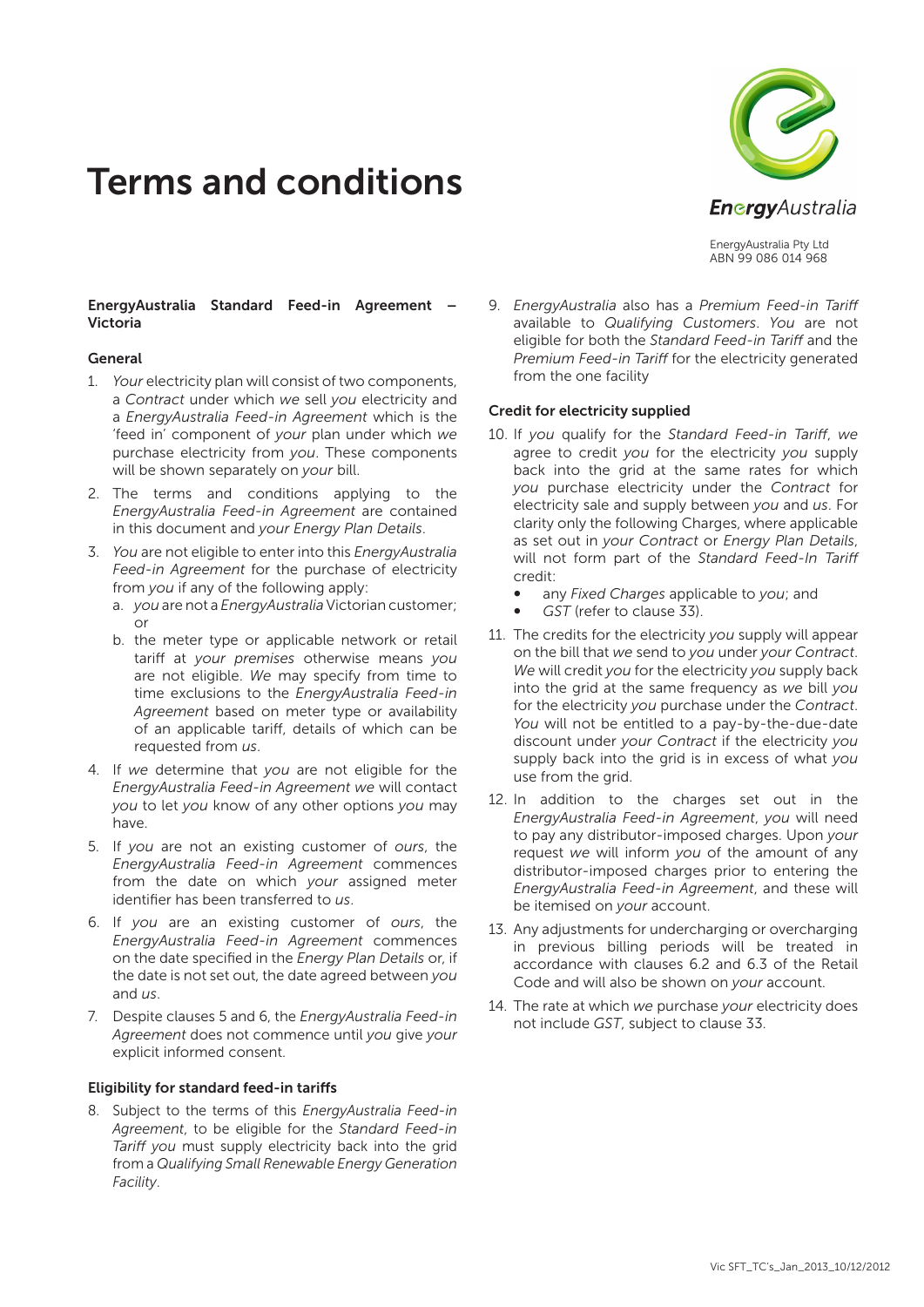## Connection

- 15. If *you* ask *us* to, *we* will make a request to the relevant distributor to connect *your Qualifying Small Renewable Energy Generation Facility* to the distributor's distribution system as soon as practicable after *you* satisfy clause 1 of the *Energy Retail Code* (relating to *your* application to *us* to be connected at *your premises*) with respect to the *EnergyAustralia Feed-in Agreement*. The request will include details of the installation of any necessary metering and network tariff reassignment.
- 16. *We* will make the request no later than the next business day after receiving from *you* all documentation required under the *Electricity Safety Act 1998* and all documentation reasonably required by *us* or the relevant distributor.
- 17. *You* must let *us* know as soon as possible of any changes to *your* contact details.

## Meter readings

- 18. Unless *you* give explicit informed consent otherwise, *we* will base any credits payable to *you* on a reading of *your* national electricity market-compliant meter that records the supply of electricity from *your Qualifying Small Renewable Energy Generation Facility* to the distribution system, and in any event, *we* will use *our* best endeavours to ensure that the meter is read at least once in any 12-month period.
- 19. *We* do not breach this clause if *we* are unable to read a meter in any relevant period as a result of *you* breaching clause 20 or some other event outside *our* control.
- 20. *You* must allow *us*, the *Responsible Person* (or *our Responsible Person's* representative) safe, convenient and unhindered access to the address and to the meter that records the supply of electricity from *you* to the distribution system, for the purpose of reading the meter and for connection, disconnection, reconnection, maintenance and repair. The person who requires access must carry or *we*ar official identification and on request will show that identification to *you*.
- 21. If *we* are not able to credit *your* account based on the reading of the meter, *we* will not make a credit unless the relevant distributor estimates the generation in accordance with applicable regulatory instruments.
- 22. If *you* request *us* to, *we* will review any credits applied to *your* account (and deal with any adjustments required) on the basis specified in clause 6 of the *Energy Retail Code*.
- 23. If *we* over-credit or under-credit *you* for the electricity supplied by *you* back into the grid, *we* will rectify this error in accordance with clause 6 of the *Energy Retail Code*.

## Force Majeure

24. If an event occurs which is outside the reasonable control of *us* or *you* (i.e., force majeure), and *you* or *we* breach the *EnergyAustralia Feed-in Agreement* due to this event only, the breach will be dealt with in accordance with clause 18 of the *Energy Retail Code*.

#### Changes to the EnergyAustralia Feed-in Agreement

- 25. The *EnergyAustralia Feed-in Agreement* may be result of future legislative amendments to the *Electricity Industry Act 2000*. Otherwise, this *EnergyAustralia Feed-in Agreement* may only be varied with *your* explicit informed consent. If *you* are supplying electricity back into the grid from a *Qualifying Small Renewable Energy Generation Facility*, any changes to the tariffs under *your Contract* will apply equally to the tariffs under the *EnergyAustralia Feed-in Agreement*.
- 26. *We* will give *you* notice of any variation to *our* tariffs that will affect the *EnergyAustralia Feed-in Agreement*. *We* will give the notice as soon as practicable and no later than the next billing and payment cycle. A notice of a variation to *our* tariffs under *your Contract* is taken to be a notice under the *EnergyAustralia Feed-in Agreement*.
- 27. If *you* are receiving the *Standard Feed-in Tariff*, *you* must notify *us* within 14 business days if the capacity of *your* generation facility exceeds 100 kilowatts as *you* will no longer meet the criteria to be entitled to receive the *Standard Feed-in Tariff*.

## **Termination**

- 28. If there are any credits owing to *you* when the *EnergyAustralia Feed-in Agreement* ends, *EnergyAustralia* will pay *you* the equivalent amount.
- 29. *You* may terminate the *EnergyAustralia Feed-in Agreement* without notice. If it is a fixed-term contract or an evergreen contract, *we* may impose the early termination charge specified in *your Energy Plan Details* if *we* are permitted to do so under clause 24.1(d) of the *Energy Retail Code*.
- 30. The termination does not become effective until:
	- a. if *you* and *we* enter into a new *Feed-in Agreement*, the date the new agreement commences (which will be after the expiration of the 10 business day cooling-off period);
	- b. if the *EnergyAustralia Feed-in Agreement* is terminated because *you* want to enter a *Feed-in Agreement* or electricity supply agreement with another retailer, the date when the other retailer becomes responsible under that agreement/for *your premises*; or
	- c. if *your premises* is disconnected, the date when *you* no longer have a right under the *Energy Retail Code* to be reconnected;

whichever occurs first.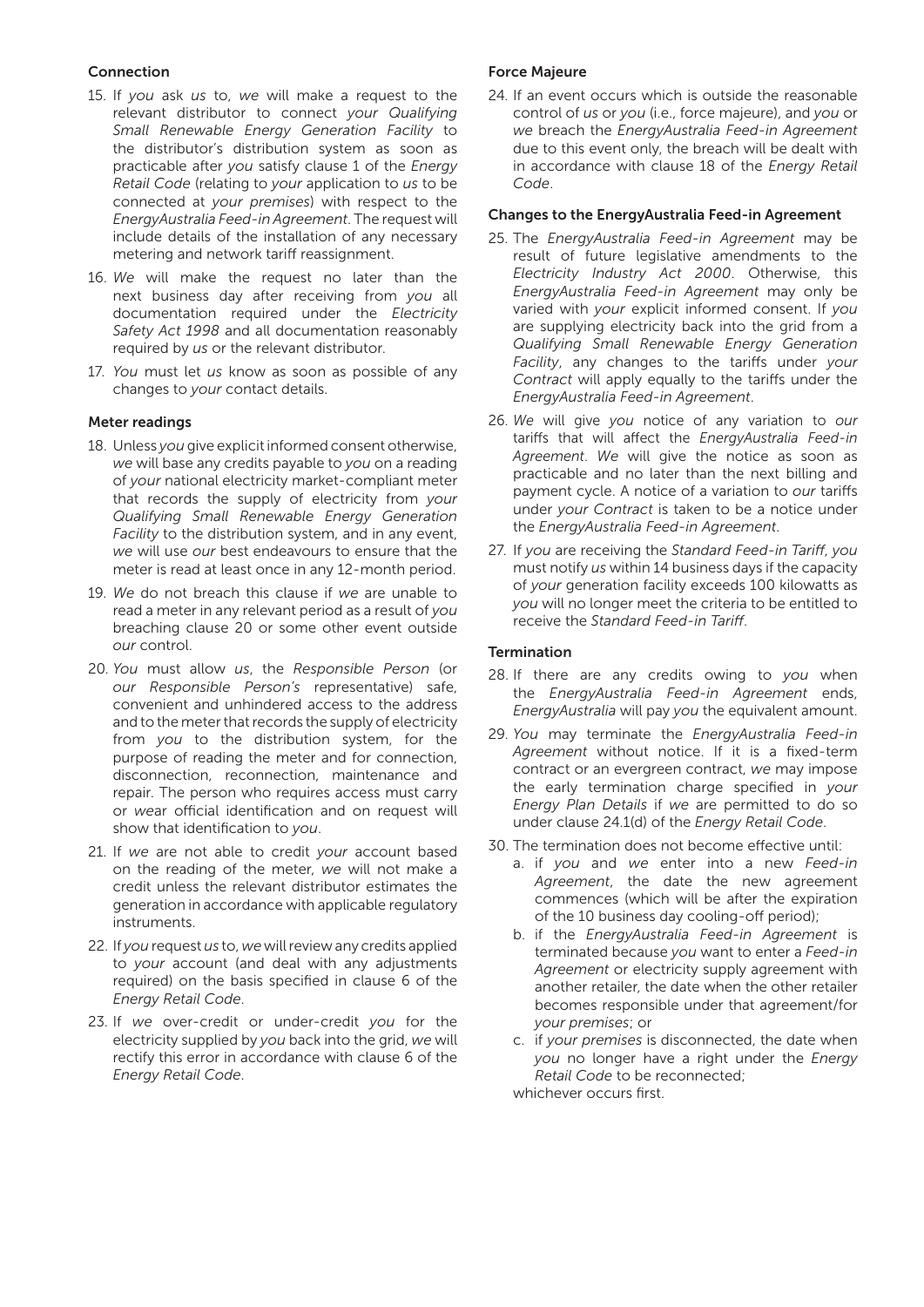- 31. If the *EnergyAustralia Feed-in Agreement* or the *Contract* is a fixed-term contract:
	- a. between one and two months before the expiry date, *we* will notify *you* of the date that the *EnergyAustralia Feed-in Agreement* is due to expire, the options available to *you* and the tariff and terms and conditions that will apply after that date if *you* do not exercise any other option; and
	- b. the *EnergyAustralia Feed-in Agreement* will continue after the expiry date on the tariff and terms and conditions notified, without further need for written agreement, provided the tariff and terms and conditions have taken effect in accordance with section 40H of the *Electricity Industry Act 2000.*
- 32. If *you* are supplying electricity back into the grid from a *Qualifying Small Renewable Energy Generation Facility* from a property that is not a place of residence (for example, it is a business premises or community centre), *we* may terminate the *EnergyAustralia Feed-in Agreement* if *your* annual consumption of electricity at that property exceeds 100 MWh.

## GST and ABN

- 33. If *you* are receiving the *Standard Feed-in Tariff you* must either:
	- a. inform *EnergyAustralia* that *you* are registered for *GST* by quoting *your* ABN to *EnergyAustralia* in respect of any electricity *you* supply back into the grid from a *Qualifying Small Renewable Energy Generation Facility*. On receipt of this information, *EnergyAustralia* agrees to credit to *you* an amount for the *GST* component of 10% in addition to the rate at which *we* credit *you* for the electricity *you* supply back into the grid; or
	- b. warrant that *your* generation of electricity from the *Qualifying Small Renewable Energy Generation Facility* is for private and domestic purposes and not related to any business enterprise carried on by *you* and for this reason *you* have not provided an ABN to *us* in respect of the electricity *you* supply back into the grid from a *Qualifying Small Renewable Energy Generation Facility*. If *we* ask *you* to do so, *you* must complete a 'No ABN Withholding Declaration' (the form for which is available from *us* on request).

#### Miscellaneous

- 34. If *you* would like information about *our* tariffs for the purchase of electricity, please call 133 466. If requested, *we* will provide *you* with written information within 10 business days of *your* request.
- 35. *We* will retain crediting data for at least two years.
- 36. *We* will process any request for historical data in relation to feed-in arrangements in accordance with clause 27.2 of the *Energy Retail Code*.
- 37. The terms and conditions in this document do not limit, vary or exclude the operation of any terms and conditions of the *Contract*.
- 38. Any *Renewable Energy Certificates* or *Small-scale Technology Certificates* that are created through the generation of electricity from *your Qualifying Small Renewable Energy Generation Facility* will be retained by *you*.
- 39. *We* will handle any complaint by *you* in accordance with the relevant Australian Standard on complaints handling or the 'Benchmark for Industry Based Customer Dispute Resolution Schemes' published by the Department of Industry, Tourism and Resources (Cth). *We* will proceed in the manner specified in clause 28.2 of the *Energy Retail Code*.
- 40. A notice, consent, document or other communication given by *us* under a feed-in contract will be given in a manner specified by clause 32 of the *Energy Retail Code*.
- 41. *We* may only assign the *EnergyAustralia Feed-in Agreement* with *your* consent, unless the assignment forms part of the transfer to the same third party of all or substantially all of *our* retail business.

## Definitions and interpretation

"Contract" means the agreement between *you* and *EnergyAustralia* for supply of electricity. This can be a Market Retail *Contract* or Standard Retail *Contract*.

"EnergyAustralia Feed-in Agreement" means these terms and conditions and any other terms and conditions in *your Energy Plan Details* relevant to the electricity *you* supply back into the grid.

"Energy Plan Details" means the schedule accompanying the terms and conditions of *your Contract*.

"Fixed Charges" means any of the following fixed charges, that are additional to the charges *you* pay for *your* consumption of energy, as they appear on a *Energy Plan Details* or bill for a *EnergyAustralia Contract*:

- a. periodic supply charge;
- b. meter charge;
- c. standing charge;
- d. any other scaled charge not based on metered supply;
- e. any other like fixed charge that *EnergyAustralia* introduces from time to time in accordance with the *Contract* and with this *EnergyAustralia Feed-in Agreement*; or
- f. any of these charges as re-named by *EnergyAustralia* from time to time, where relevant customers have been notified of the change in name.

"GST" has the meaning given in the *A New Tax System (Goods & Services Tax) Act 1999*.

"Premium Feed-in Tariff" is the Tariff payable under the *EnergyAustralia Feed-In Agreement*: premium terms and conditions, available to *Qualifying Customers*.